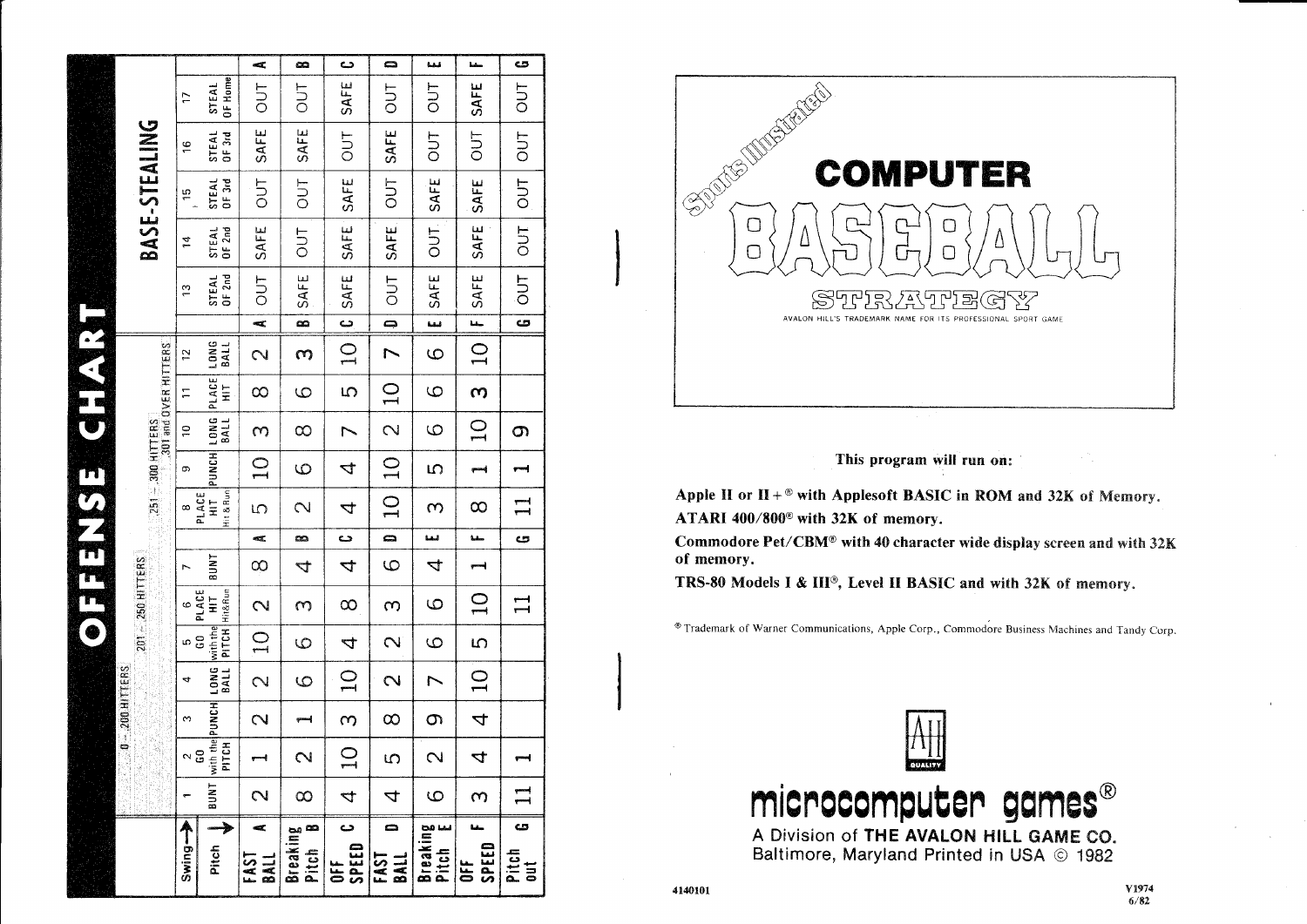

# INTRODUCTION

BASEBALL STRATEGY is a solitaire baseball game adapted from Avalon Hill's BASEBALL STRATEGY board game. You, as manager of the home team, select your starting lineup from the available team roster, set your batting order and attempt to out-manage your wily adversary; the computer.

Both the player and the computer control identical teams. Each can select from the same options and is governed by the same rules and limitations. From the selection of ball park size to the final tense moments of the game it will be your choices, as manager, that will determine the outcome of this exciting game. May the best manager win.

2) BEGINNING PLAY-When you have loaded the program, and started play, you must set certain parameters for the game and select your starting lineup. The computer will lead you through this pre-game set-up in the order delineated below.

2.1) ESTABLISHING BALL PARK SIZE—The computer will ask you to select the size of the ball park that the game will be played in. The three possible sizes are-LARGE, AVERAGE and SMALL. To select the desired ball park, enter the number next to the size on screen. (Depending on your selection, the computer will vary the chance of either team hitting a home run during the game.)

2.2) SELECTING YOUR LINEUP-After you have selected the desired ball park size, the computer will display your pitching staff and ask you to select a starting pitcher. (See 2.21 for an explanation of pitcher statistics.) To select a pitcher, enter his UNIFORM NUMBER and press RETURN.

2.21) The data on each pitcher is displayed, on the screen, from left to right in the following order:

UNIFORM BATTING PITCHING THROWS RUNNING *NUMBER*  $(R/L)$ @ **SPEED** 

\* For pitching ability, 1 is best and 3 is worst.

 $@$  For a pitcher's throwing hand, 0 equals a right handed pitcher and 1 equals a left handed pitcher.

2.22) SELECTING FIELDERS-When you have selected your starting pitcher the computer will list your choices for the starter at each of the other eight positions. It will start with the catcher (Position 2) and continue on through to the right fielder (Position 9). In each case, enter the number of the fielder that you choose to start in that position. (The data for each fielder is displayed as shown in section  $2.221$ .

2.221) The data on each fielder is listed from left to right as follows:

| UNIFORM | <b>BATTING</b>        | HITTING. | <b>FIELDING</b>         | SPEFD# |
|---------|-----------------------|----------|-------------------------|--------|
|         | <i>NUMBER AVERAGE</i> | POWER*   | <i>ABILITY@ RUNNING</i> |        |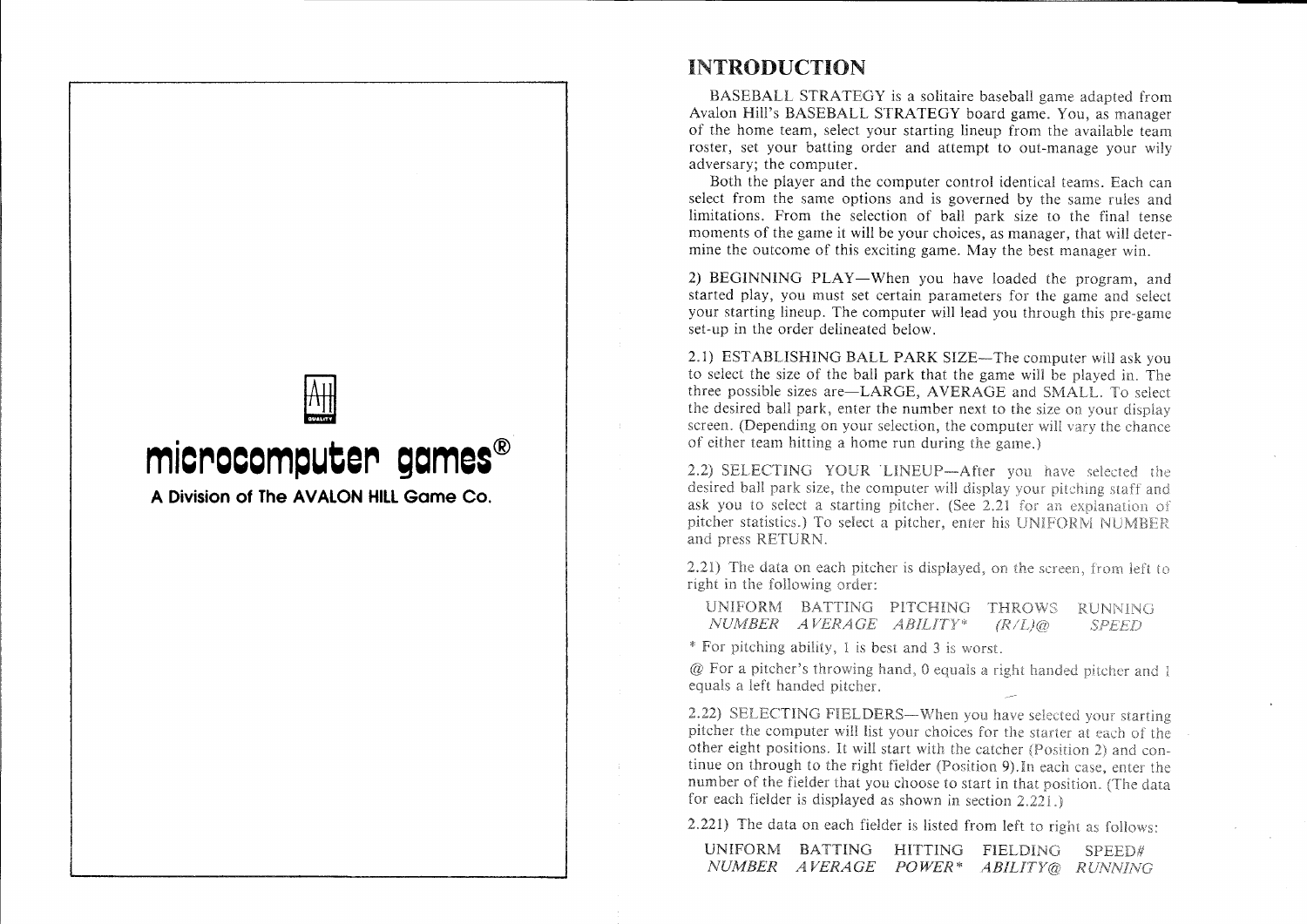\* A rating of 1 indicates that the player is a power hitter. A 0 indicates that he is not.

 $\omega$  For fielding ability, a rating of 3 is best and a 1 is the worst.

# If a player's rating is 2, he is a fast runner. If it is a 1 he is a slow runner.

2.3) BATTING ORDER—When all of the fielding positions have been filled, the computer will display a list of the players that you have selected in their FIELD POSITION ORDER.

2.31) For the pitcher that you chose to start, the computer will display his:

| <b>POSITION</b> | <b>BATTING</b> | <b>RUNNING</b> | <b>PITCHING</b> |
|-----------------|----------------|----------------|-----------------|
| <i>NUMBER</i>   | <i>AVERAGE</i> | <b>SPEED</b>   | <i>ARILITY</i>  |

(All pitchers are assumed to have a power rating of zero.)

2.32) For each fielder, positions 2 through 9, the computer will display the same information given in 2.31 EXCEPT that instead of listing pitching ability in the far right column the computer displays the fielder's hitting power.

2.33) When the Field Position Order list appears, the computer will prompt you to select your batting order. You will be asked which batter you want to bat in each of the nine positions in the batting order, starting with the first position in the order.

To select a player for a position in the batting order, enter his POSI-TION NUMBER when the computer prompts you for the position in the order that you would like him to bat in.

**EXAMPLE—You** would like player number 8 to bat third. When the computer prompts for you to select the third person in your batting order, after the first and second batters have been selected, you would enter the number 8.

2.34) When all nine positions in the batting order have been filled the game will begin in earnest.

3) PLAY BALL-Once you have supplied all of the information required in section 2, you are ready to play the game.

3.1) You are the manager of the HOME TEAM. You will be in the field in the top half of each inning and at bat in the bottom half.

3.11) When you are in the field the computer will ask you to choose a pitching strategy. The letter that you select represents the type of pitches that you will throw against the batter that is at the plate. Your selection is cross-indexed against the computer's choice of a swing to indicate the result of the at bat. (The OFFENSE CHART on the back of this rule book is used to determine the results of all at bats in this game.)

3.111) THE FIELD DISPLAY—The field display screen in this game shows 1) the baseball field, 2) the scoreboard (In the upper part of the  $display)$ , 3) The batter (Team and number), 4) The number of outs and 5) The statistics of the batter who is at bat and the batter that is on deck.

3.12) When you are at bat the position is reversed. You will select the type of swing that each of your batters will use. The computer will select the pitches that its pitchers will throw. At bats are resolved in the same manner specified in 3.11.

4) THE BATTER DISPLAY—During play, the relevant statistics for the player who is at bat will be shown below home plate. The display will include the batter's batting average, his speed rating and whether or not he is a power hitter. (If he is a power hitter a P will be displayed to the right of the batter's average.)

4.1) Depending on which team is at bat the on deck batter will be shown to the right or the left. When the visiting team, the computer, is at bat the on deck batter is shown to the LEFT. When the home team is at bat, he is shown to the RIGHT.

5) MAKING CHOICES—To choose a pitch or a swing you must exit the field display. In both cases, this is accomplished by hitting any key EXCEPT the BREAK or the RESET key.

5.1) PITCH SELECTION—When you have exited the field display AND you are in the field you may select a pitch. The pitches that are available for you to choose from are determined by the PITCHING ABILITY of your pitcher as follows:

| <b>PITCHING</b> | <b>PITCHES</b> |
|-----------------|----------------|
| <b>ABILITY</b>  | <b>ALLOWED</b> |
|                 | A to G         |
| 2.              | B to G         |
| К               | $C$ to $G$     |

(to select a pitch, enter its letter.)

5.2) SWING SELECTION—When you have exited the field and you are at bat you may select a swing. The swings that are available for you to choose from depend on the batter that is currently at the plate as shown in the table below:

| <b>BATTING</b> | <b>SWINGS</b>  |
|----------------|----------------|
| <b>AVERAGE</b> | <b>ALLOWED</b> |
| 000 to 200     | $1$ to $4$     |
| 201 to 250     | $1$ to $7$     |
| 251 to 300     | $1$ to 9       |
| 251 to 300 (P) | 1 to 10        |
| 301 and Up     | 1 to 9, 11     |
| 301 and Up (P) | 1 to 12        |

(P) indicates that these additional swings are available to a hitter that has power.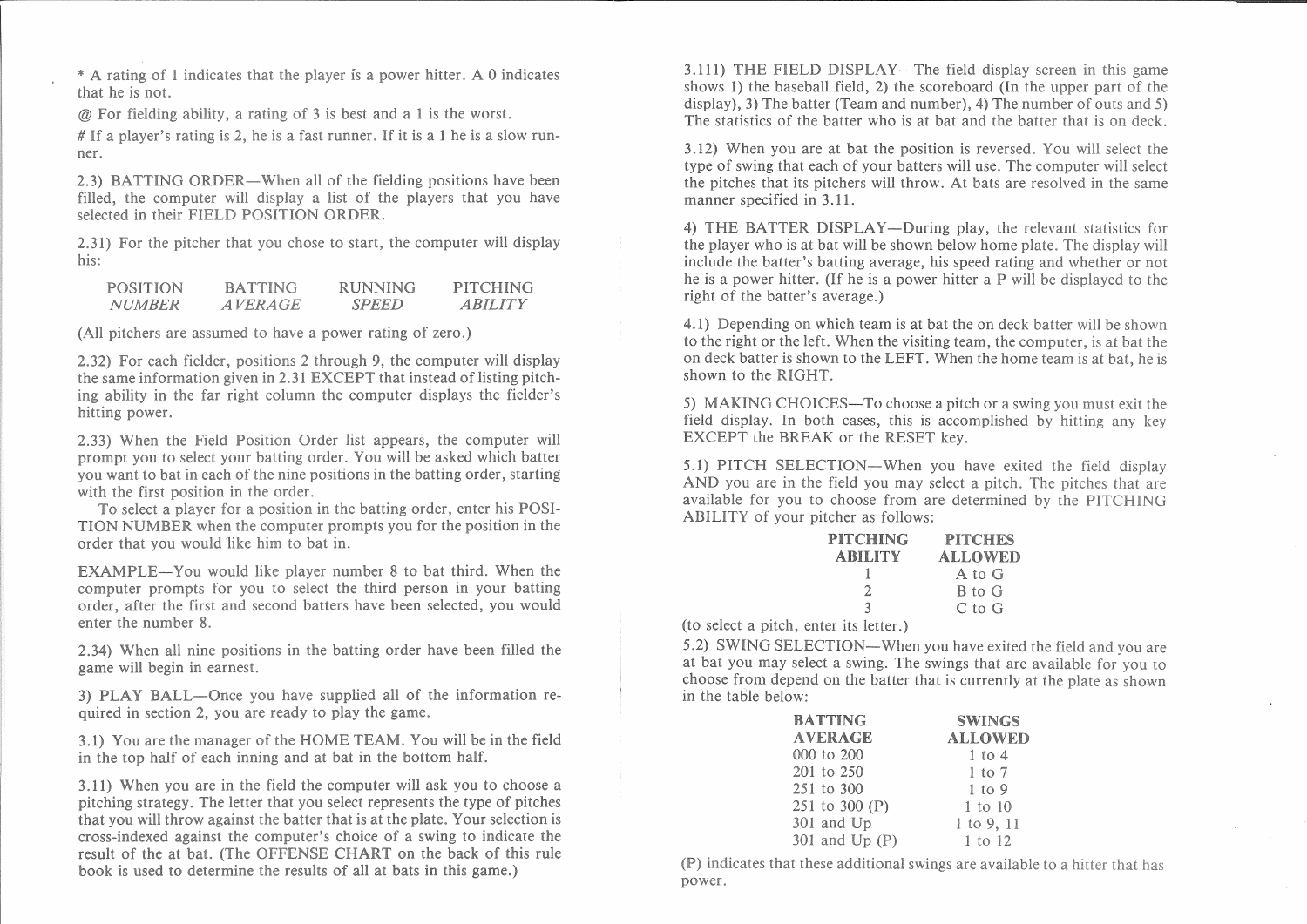$5.21$ ) To select a swing, enter the number of one of the swings that are possible for the hitter that is at bat.

5.3) STEALING BASES—"Swings" 13 to 17 on the OFFENSE CHART are base stealing maneuvers. When you desire to steal a base enter the appropriate number for your swing selection.

5.31) A base may only be stolen when there is a runner on base AND the base in front of the runner is vacant.

EXAMPLE-If you have a fast runner on first base and a slow runner on second, the slow runner may attempt to steal third. However, as long as there is a runner on second, the fast runner that is on first may not attempt to steal.

J t

#### DEFENSE CHART

This chart will aid you in selecting your Pitch or Swing strategy. The number is the result from the cross-indexed Offense Chart. Next to the number are SOME (but not all) of the possible results of the pitch/swing combination.

#### No. from

offense Chart

*some Possible Results*

- Error: All runners advance 2 bases / Error-All runners advance a base. / Walk: runners advance only if forced. I
- Strikeout / hit & run—leading baserunner Out / Possible double 2
- Single: all runners advance 2 bases; 1 base on a bunt / Hit & run: all fast runners score. All runners advance 2 bases. 3
- Grounder: Out at 1st base. All runners advance 1 base. 4
- Double: all fast runners score; slow runners advance 2 bases 5
- Grounder: possible double play; fielder's (computer) choice-runner out at any base. 6
- Long Belt: home run, triple or double. 7
- Line drive out: runners hold / hit & run: any 1 runner is doubled off)  $\ell$  possible triple play). 8
- Passed ball: runners advance a base. 9
- Fly out: fast runners advance a base; runners on 2nd and 3rd may attempt to advance an extra base. 10
- Pick off / Error 11

5.21) To select a swing, enter the number of one of the swings that are  $\qquad$  6) SUBSTITUTIONS-During the course of the game you are allowed to make substitutions. This is done, when possible, using the following procedures for the various types of substitute.

> 6.1) PITCHING CHANGES—A player can only change his pitcher when his team is in the field. To change your pitcher, exit the field display (in the manner specified in 5) and enter 0 when the computer asks you for your pitch. It will then ask you if you want to make a pitching change. If you do, answer Y, if you don't answer  $N$ .

> 6.11) The computer will respond to N by returning you to the "choose a pitch" display. It will respond to Y by listing the pitchers on your team that you have not used. To replace your current pitcher, enter the new pitcher's number. If you decide not to replace him after all, enter zero.

> 6.12) PINCH HITTERS—A pinch hitter may only be brought in when you are at bat. You may NOT pinch hit for a player unless the pinch hitter's batting average is HIGHER than the batting average of the player that he is hitting for. (When a pinch hitter is called for by you, the computer will display a list of every player on the bench whose batting average is higher than the average of the player that you want to hit for.)

> 6.13) PINCH RUNNERS—The computer will only allow you to bring in a pinch runner to replace a slow runner. Only a fast runner may be used as a pinch runner. If you do not have any fast runners left the computer will tell you so and proceed as if you had entered zero (see  $6.11$ ).

> 6.14) DEFENSIVE CHANGES—At the end of any inning where you use a pinch hitter or runner the computer will check to see who you wish to put in as a replacement. It will provide a list of all players that can replace the player that was lifted.

> Beyond this, you can make defensive changes at the start of the top half of any inning.

> 6.141) A player that is playing outside of his normal area of competence, i.e. an outfielder playing an infield position, will have his fielding ability reduced by one. For this, pitchers are only competent as pitchers and catchers are not considered to be a part of the infield.

> 6.142) Any player that is removed from the game becomes unavailable for the remainder of that game.

> 7) GAME DURATION-All games will last at least eight and one half innings. In accordance with the usages of baseball, if the home team, you, are leading at the end of the top of the ninth the game is over. If you are behind, and score enough runs to go ahead in the bottom of the ninth, you win. If the game is tied, the computer will play extra innings with you until a winner is determined.

> **8)** STARTING OVER-To play again, without fe-loading the tape, hit the RETURN/ENTER key when the final game statistics are displayed.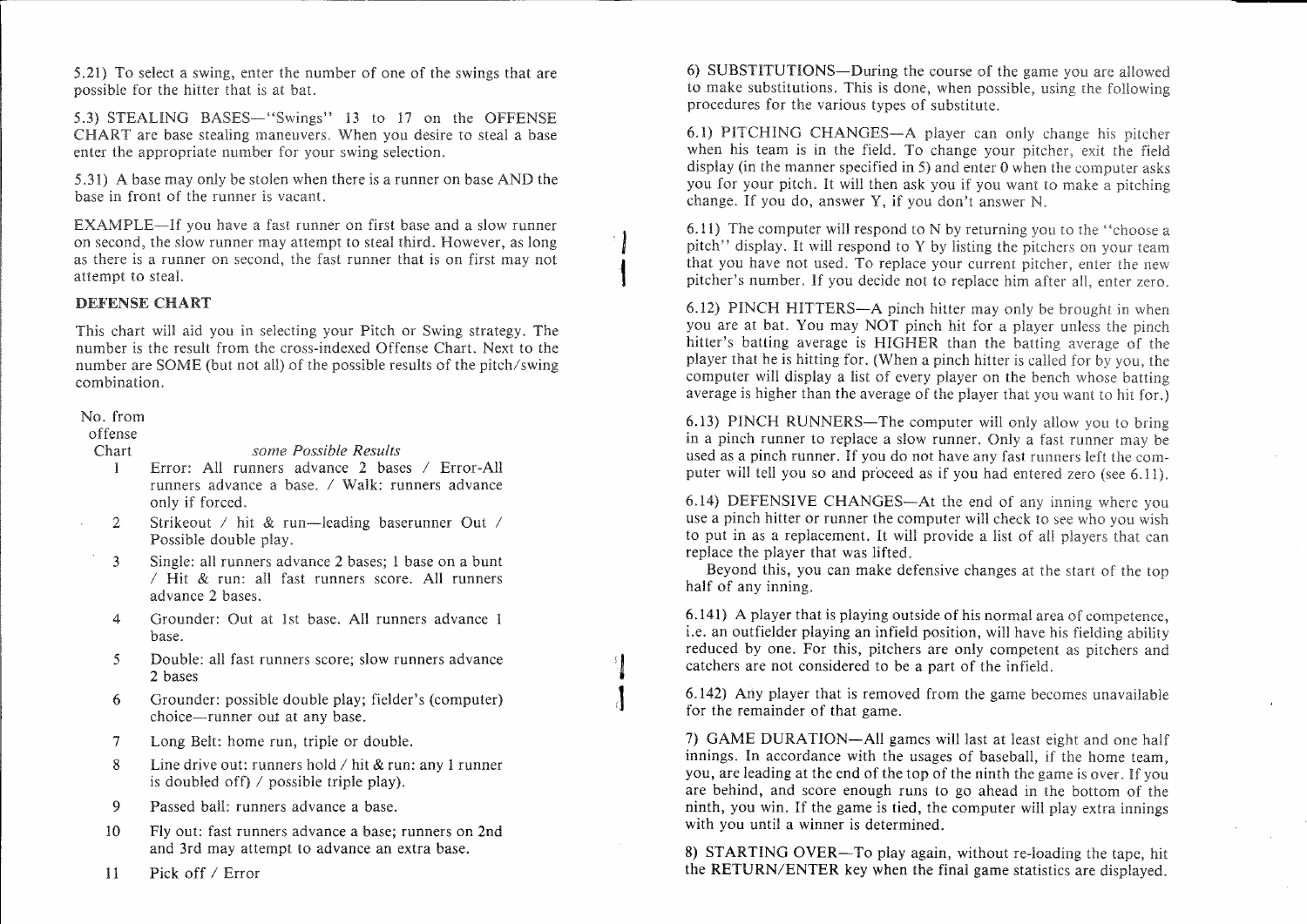# CASSETTE LOADING INSTRUCTIONS

### ATARI

BASEBALL STRATEGY is a machine language program which requires at least 32K of RAM. The program is located on side one of the cassette tape. It is loaded from the tape by following these steps in exact order:

1. Turn off the ATARI 400/S00 and remove all ROM program cartridges, including the BASIC cartridge. Do not remove the Operating System.

2. Make sure that the cassette is completely rewound on the ATARI side. Place it in the cassette player.

3. Press the yellow START key to the right of the ATARI keyboard and keep it down.

4. Turn on the ATARI. It will beep once to let you know it is ready to load a tape. When it beeps, release the START key and press the PLAY button on the recorder.

5. Press the RETURN key on the ATARI keyboard.

6. The cassette player will begin to run and the program will load. It will take several minutes to complete loading because of the length of the program (approximately 6 minutes). When the entire program has loaded the cassette player will stop automatically and the computer will display HEX BB 02. Note, if the ATARI MEMO PAD prompt is displayed on the screen, you had a bad load, try again.

7. Press the Y key. The computer will respond by changing the 02 in the HEX display to 12.

S. Press the N key. A 'SAVED GAME?' prompt will replace the HEX display. Press the N key until the message 'PLAY GAME?' appears.

9. Press the Y key. The game will begin.

### **APPLE**

The Apple machine language program is located after the Atari program on side one.

1. Position the tape to the beginning of the Apple program, by listening to the tape. The Apple program is located on side one after the ATARI program, and can be recognized by the difference in the sound of the program, and especially by the "pure" quality of the calibration tone at the beginning of the program.

2. Position the tape to just after the beginning of the calibration tone.

3. Type CALL-lSI and press the RETURN key. The Apple jumps to the monitor and prompts with an asterisk ('\*').

4. type SOO.IFFFR 4000.7S32R SOOG but do not press the RETURN key yet.

S. Press the PLAY button on your recorder and immediately press the RETURN key on the Apple.

6. The Apple is now loading BASEBALL STRATEGY. After the program has loaded the game will begin automatically.

### **PET** CBM, 2001

BASEBALL STRATEGY is a machine language program loaded on side two of the cassette tape.

1. Turn on your computer.

2. Turn the cassette over to side two and rewind the tape.

3. Type LOAD"LOAD" and press the PLAY button on the tape recorder and then press the RETURN key on the computer keyboard.

4. The program will be loaded. After the program has loaded type RUN and press the RETURN key, the game will begin.

### TRS·80

The TRS-SO program is located on side two of the cassette after the PET program. You must skip the PET program before the TRS-80 program can be loaded. By pulling out the EAR and MIC jacks on the recorder and listening to the tape you can differentiate between the two programs. The PET sounds louder, yet has a lower pitch. The TRS-80 program is in machine language rather than BASIC, it must be loaded from the SYSTEM mode.

1. Get into the SYSTEM mode from level II BASIC by typing SYSTEM and then press the ENTER key. (NOTE, Model III owners, type 'L' to the Cass? prompt). The TRS-80 will respond by putting "\*?" on the screen.

2. Press the PLAY button on the tape recorder.

3. Type LOAD and press the ENTER key. The cassette recorder will start to run and two asterisks (\*) will appear in the upper right corner of the screen. The right asterisk will blink on and off.

4. After the program has loaded the \*? will again appear on the screen. Press the  $'$ ' key and then the ENTER key. The game will begin.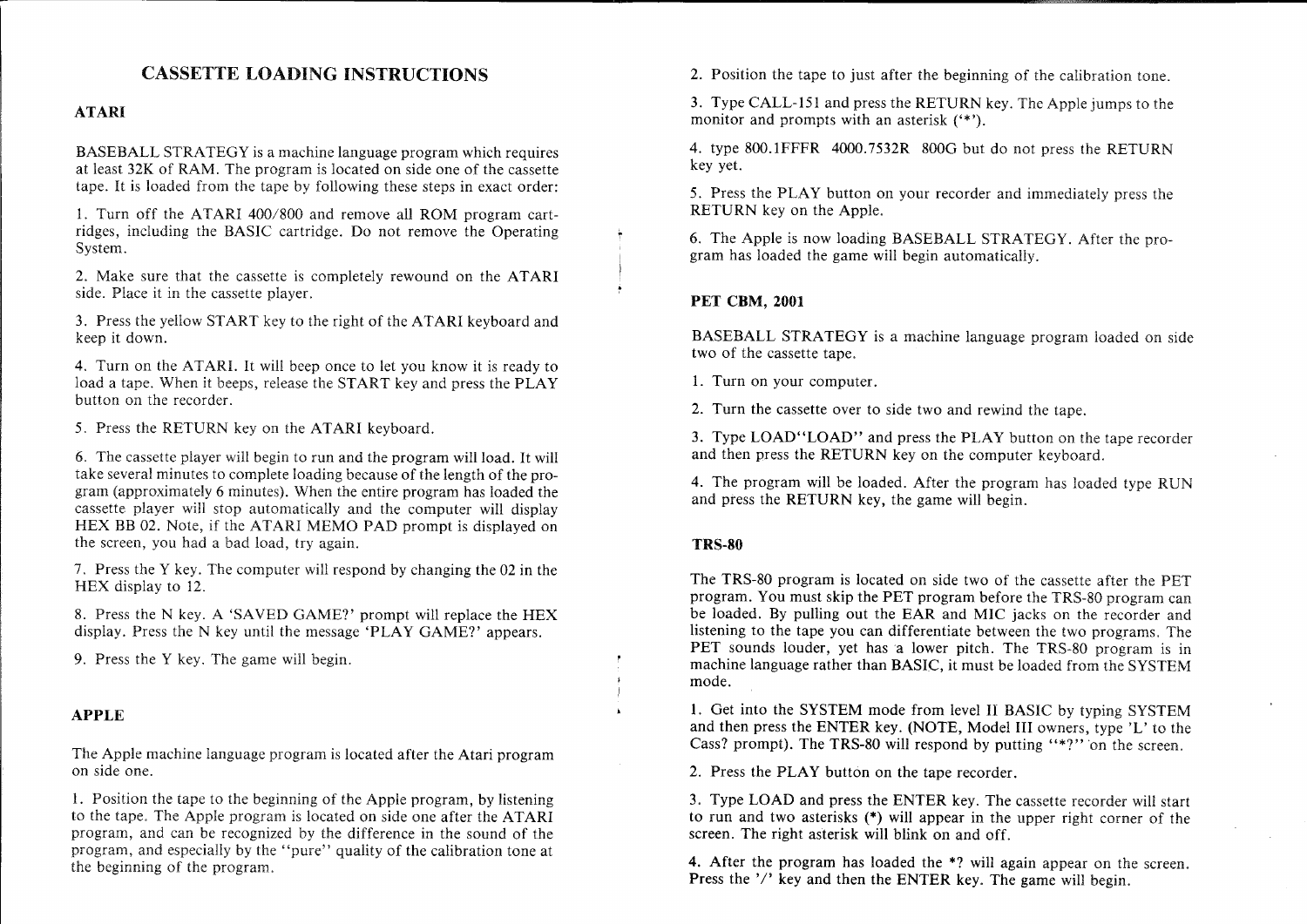## YOU NAME IT, WE'VE GOT A GAME ON IT . . .

The Avalon Hill Game Company is the world's largest publisher of a great variety of strategy board games of skill. We manufacture over 150 games; including wargames, sports strategy and statistical replay games, games of power politics, adventure and role-playing games, as well as fantasy and science fiction games. For complete information with pretty pictures, write the factory and ask for a complete game catalog, consult parts list for current price.

 $\Box$  Adventure Gaming (including war, SF, and fantasy games)

 $\Box$  Sports Gaming

□ Leisure Time and Family Gaming

Send \$1.00 for each catalog ordered.

The Avalon Hill Game Company **Consumer Relations** 4517 Harford Road, Baltimore, MD 21214

UNAUTHORIZED REPRODUCTION OF THIS GAME IN ANY FORM IS SPECIFICALLY PROHIBITED. WE CONSIDER ANY VIOLATION OF THIS REOUEST DETRIMENTAL TO OUR LEGAL RIGHT TO EXIST IN A COMPETITIVE BUSINESS ENVIRON-MENT.

Defective Software will be replaced.

Based on the Avalon Hill Leisure Time Board Game STOCKS & BONDS

## **DESIGN CREDITS:**

Computer Game Design: Ross Maker-4-D Interactive Systems, Inc. Computer Game Programmer: Stephen Goss-4-D Interactive Systems. Inc. Computer Graphics Animation: Daniel Nicholson-4-D Interactive

Systems, Inc.

**Artwork and Pasteup: Bob Havnes** 

Prep. Dept. Coordinator: Elaine M. Adkins **Typesetting:** Colonial Composition

Production: Monarch Services, Inc.

#### **PLAYTESTERS**

|           | Loretta Sponseller |
|-----------|--------------------|
| Adam Mays |                    |

John Kresnesky Joe Sheppard

COPYRIGHT © Avalon Hill Game Company 1982 All Rights Reserved Computer Program and Audio Visual Display Copyrighted

©1982 The Avalon Hill Game Co., Baltimore, MD 21214, Printed in USA

#### **DEFENSE CHART**

This chart will aid you in selecting your Pitch or Swing strategy. The number is the result from the cross-indexed Offense Chart. Next to the number are SOME (but not all) of the possible results of the pitch/swing combination.

| No. from<br>offense<br>Chart | some Possible Results                                                                                                         |
|------------------------------|-------------------------------------------------------------------------------------------------------------------------------|
| 1                            | Error: All runners advance 2 bases / Error-All<br>runners advance a base. / Walk: runners advance<br>only if forced.          |
| $\overline{2}$               | Strikeout / hit & run—leading baserunner Out /<br>Possible double play.                                                       |
| 3                            | Single: all runners advance 2 bases; 1 base on a bunt<br>/ Hit & run: all fast runners score. All runners<br>advance 2 bases. |
| 4                            | Grounder: Out at 1st base. All runners advance 1<br>base.                                                                     |
| 5                            | Double: all fast runners score; slow runners advance<br>2 bases                                                               |
| 6                            | Grounder: possible double play; fielder's (computer)<br>choice—runner out at any base.                                        |
| 7                            | Long Belt: home run, triple or double.                                                                                        |
| 8                            | Line drive out: runners hold $\ell$ hit & run: any 1 runner<br>is doubled off) $\prime$ possible triple play).                |
| 9                            | Passed ball: runners advance a base.                                                                                          |
| 10                           | Fly out: fast runners advance a base; runners on 2nd<br>and 3rd may attempt to advance an extra base.                         |
| 11                           | Pick off / Error                                                                                                              |

Based on the Avalon Hill/Sports Illustrated board game.